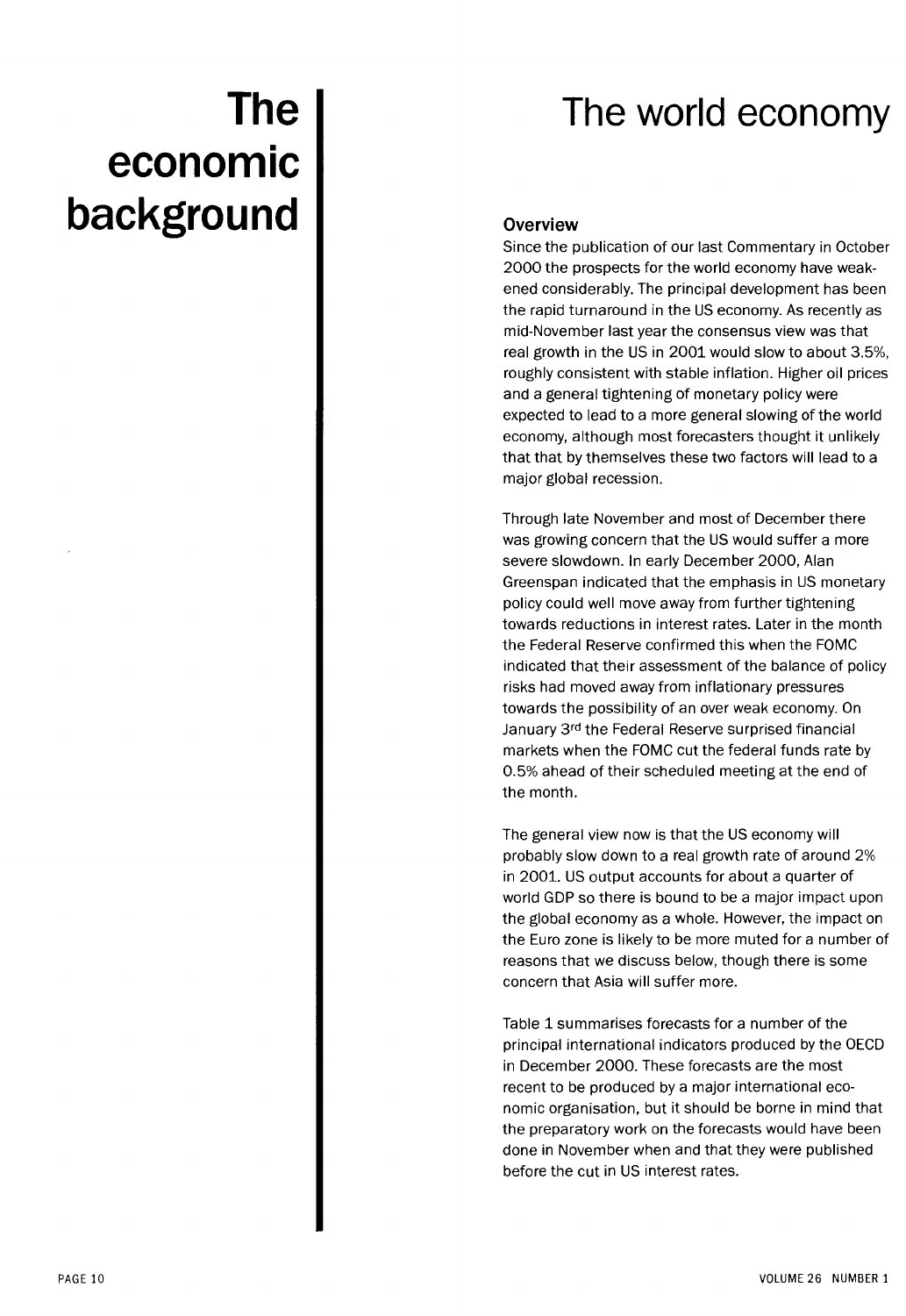|           | 1999   | 2000           | % Growth in real GDP<br>2001 | 2002   | 1999 | 2000                     | Unemployment rate<br>2001 | 2002 |
|-----------|--------|----------------|------------------------------|--------|------|--------------------------|---------------------------|------|
| US        | 4.2    | 5.2            | 3.5                          | 3.3    | 4.2  | 4.0                      | 4.2                       | 4.5  |
| Japan     | 0.2    | 1.9            | 2.3                          | 2.0    | 4.7  | 4.7                      | 4.6                       | 4.6  |
| Euro zone | 2.5    | 3.5            | 3.1                          | 2.8    | 9.9  | 9.0                      | 8.3                       | 7.7  |
| Germany   | 1.6    | 3.0            | 2.7                          | 2.5    | 8.3  | 7.7                      | 6.9                       | 6.3  |
| France    | 2.9    | 3.3            | 2.9                          | 2.5    | 11.1 | 9.7                      | 8.8                       | 8.2  |
| OECD      | 3.0    | 4.3            | 3.3                          | 3.1    | 6.7  | 6.2                      | 6.0                       | 5.9  |
|           |        |                |                              |        |      |                          |                           |      |
|           |        | Inflation rate |                              |        |      | Short term interest rate |                           |      |
|           | 1999   | 2000           | 2001                         | 2002   | 1999 | 2000                     | 2001                      | 2002 |
| US        | 1.8    | 2.5            | 2.1                          | 2.2    | 5.4  | 6.5                      | 7.0                       | 7.0  |
| Japan     | $-0.5$ | $-0.5$         | 0.0                          | $-0.1$ | 0.2  | 0.2                      | 0.6                       | 0.9  |
| Euro zone | 1.2    | 2.2            | 2.3                          | 2.0    | 3.1  | 4.4                      | 5.4                       | 5.5  |
| Germany   | 0.3    | 1.5            | 1.6                          | 1.6    | 3.1  | 4.4                      | 5.4                       | 5.5  |
| France    | 0.7    | 1.5            | 2.1                          | 2.0    | 3.1  | 4.4                      | 5.4                       | 5.5  |
| OECD      | 2.8    | 3.1            | 2.6                          | 2.2    | n/a  | n/a                      | n/a                       | n/a  |

#### Table 1: Forecasts of main world economy indicators

Source: OECD Economic Outlook, December 2000; inflation is calculated using the consumer expenditure deflator.

Judged by current sentiment the US forecasts in Table 1 are very optimistic. While the forecasts for other regions are also optimistic, they are more in line with current market expectations and they do illustrate a number of broad trends that are still relevant for the global economy:

- $\rightarrow$  There will be a general slowdown in the OECD economies from the peak in 2000, with the slowdown in the US being sharper than that in the Euro zone;
- $\rightarrow$  There are still some concerns about the balance between supply and demand in the Euro zone, although projected growth is roughly in line with the long term trend; and
- $\rightarrow$  There is an expectation that economic activity in Japan will recover, although demand will remain significantly lower than potential supply.

#### The causes of the global slowdown

A number of factors have contributed to the expectation that the world economy will slow down in 2001 and 2002:

 $\rightarrow$  Oil prices have been rising through out most of 1999 and 2000, although there has been some easing since late November 2000 when oil prices fell to about US\$ 22 a barrel. We discuss the impact of energy costs in more detail below;

- $\rightarrow$  Monetary policy in the US and Europe has been tightened over the past eighteen months following concerns about inflationary pressures. There is some evidence that these higher interest rates have started to reduce demand in both continents, although it is probable that the full impact will not be evident until well into 2001. The likely reduction in growth is sizeable, yet until very recently there was still some concern that demand will still outstrip supply leading to a further tightening in monetary policy if central banks are to hit their inflation targets;
- $\rightarrow$  There are signs of weakness in asset prices, particularly in the US, and this may endanger the financial position of firms and households leading to reductions in demand. We discuss this in more detail below when we consider the US economy; and
- $\rightarrow$  The impact of a US slowdown upon Europe and Asia. This is discussed in more detail below when we consider Europe and Japan.

## The impact of oil prices

During 1999 oil prices rose steadily through from a low of \$11 a barrel at the start of year to roughly \$25 by the end as OPEC restricted production. In 2000 oil prices were characterised by greater volatility with a fall back to \$22 in April as OPEC relaxed its production quotas. The price quickly started climbing again though, rising to \$27 in June. After a small fall in August the price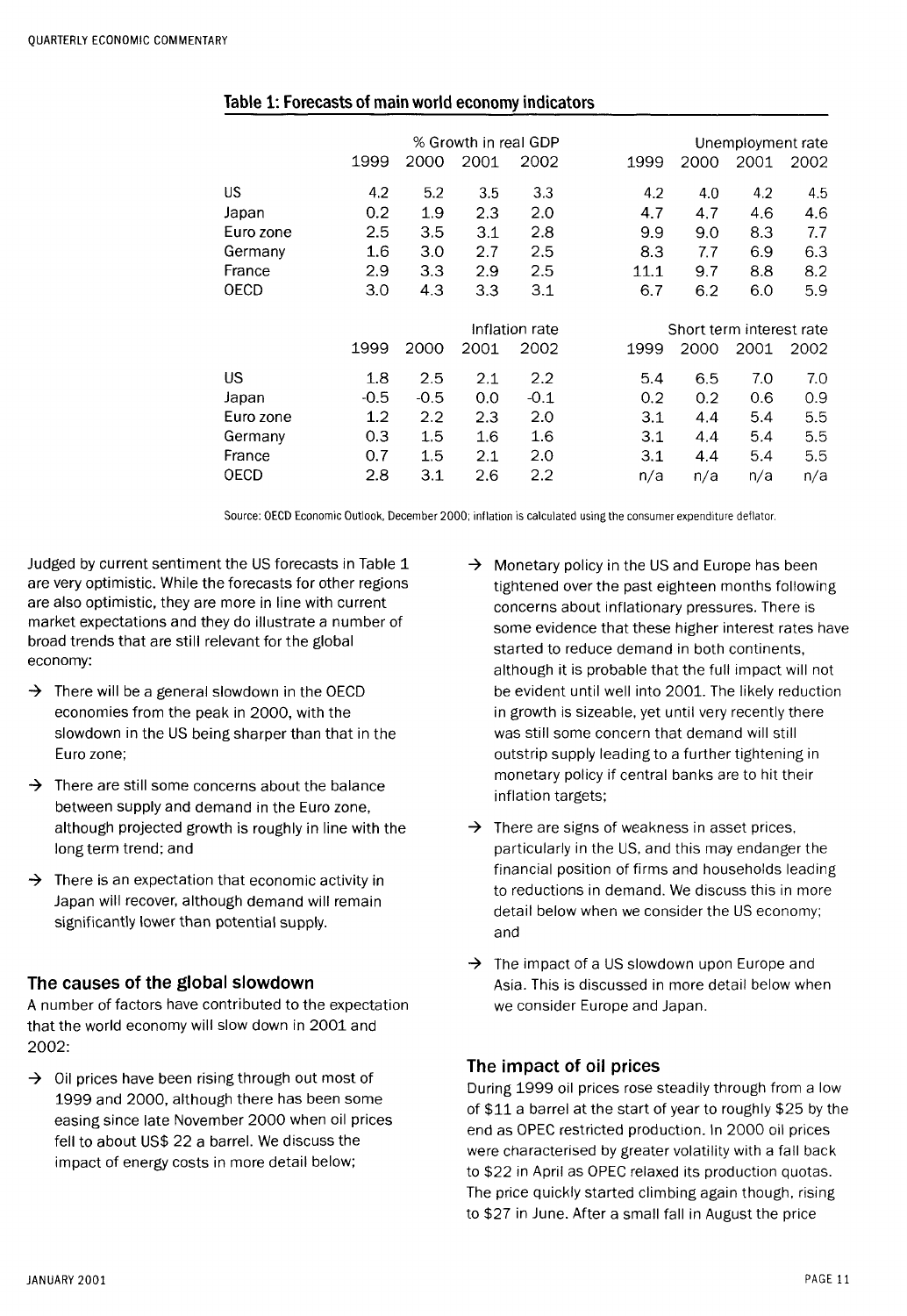peaked at just over \$35 in September and was roughly constant until the end of November when it fell back to just over \$20.

The short-term future will probably be one of relatively high oil prices compared with the generally low levels seen between 1985 and 1999. In addition a lack of spare production capacity and in the US and most OPEC countries (apart from Saudi Arabia) suggests that there will be little scope to stabilise prices in the face of potential shortages. This means that the marked increase in the volatility of oil prices that we have seen during 2000 is likely to continue until new capacity can be brought on stream and stocks replenished.

Most analysts agree that if oil prices were to stabilise at around \$25 a barrel - a widely forecast figure - the impact on the world economy would be far less severe than was the case in the mid-1970s and between 1979 and 1985. This is partly because when measured in real terms a \$25 price tag would be significantly less than in the 1979-85 episode, even though it would be roughly comparable with the real price during the 1974 oil crisis.

Other reasons why the impact of higher oil prices would be less severe than in earlier episodes include:

- $\rightarrow$  The world economy is now less dependent on oil than it was in the early 1980s as the ratio of oil demand to GDP has halved. The impact of a higher oil price on the general price level will have roughly halved too. In turn this means that reductions in real income in oil consuming regions will be less and so any knock on effects on consumption will be smaller; and
- $\rightarrow$  The general move to inflation targeting means that monetary authorities are now far less likely to accommodate general price rises resulting from a higher oil price. As a result any oil price rise is less likely to become part of the wage price spiral.

Nevertheless oil prices do have some impact upon economic activity. Estimates by the IMF using their world macroeconomic model MULTIMOD suggest that a permanent \$5 increase in the price of oil would reduce world real GDP by about 0.3% per annum, with the impact upon both US and Euro zone real GDP being about 0.4% per annum. Inflation as measured by consumer prices would rise by about 0.5 percentage points in both areas.

#### United States

We now turn to the US economy where recent developments suggest that there is a higher probability of a hard landing than previously thought. It is probably fair to say that until early December 2000 most analysts were expecting that the upward trend in oil prices and monetary tightening would result in a reduction in US growth roughly of the magnitudes shown in Table 1. There was undoubtedly some concern that the expansion in the US economy was not sustainable and that this could lead to a reversal that would end in a US recession. Yet there was no strong evidence that this recession was actually around the corner.

More recently there have been three developments that suggest that a US recession is more likely:

- $\rightarrow$  The dramatic nature in which monetary policy was based in early January when the US interest rate was cut between scheduled meetings of the FOMC and by 50 basis points, rather than the more usual 25 points;
- $\rightarrow$  There has been a general decline in equity markets that is far more widespread than the problems with high technology stocks seen earlier in 2000; and
- $\rightarrow$  There are signs that spending on IT will be far weaker in the immediate future than over the past few years.

The decline in share prices is particularly worrying given the size of the private sector financial deficit that has accumulated in the US over the past few years. Both companies and households have used part of the capital gains on equities to finance current spending or to back loans that have allowed spending in excess of income. Some analysts estimate that in 2000 the US private sector will have borrowed about 7% of GDP - with 2.5% coming from the public sector and the remainder coming from outside the US. The real danger is that if the widespread reverses in equity prices continue, the ability of the US private sector to fund deficits of this size will be undercut. This will inevitably lead to sharp reductions in current spending as the private sector attempts to turn around their financial position.

One factor behind the general rise in US equities over the past few years has undoubtedly been the expectations of long-term returns from productivity gains associated with IT and the "new economy". Growth in US investment in IT has been strong through most of the 1990s, with very strong growth since 1998 reaching annual rates of 25%. There are signs that this trend may now have been reversed: the growth rate in new electronics orders stopped rising in the second quarter